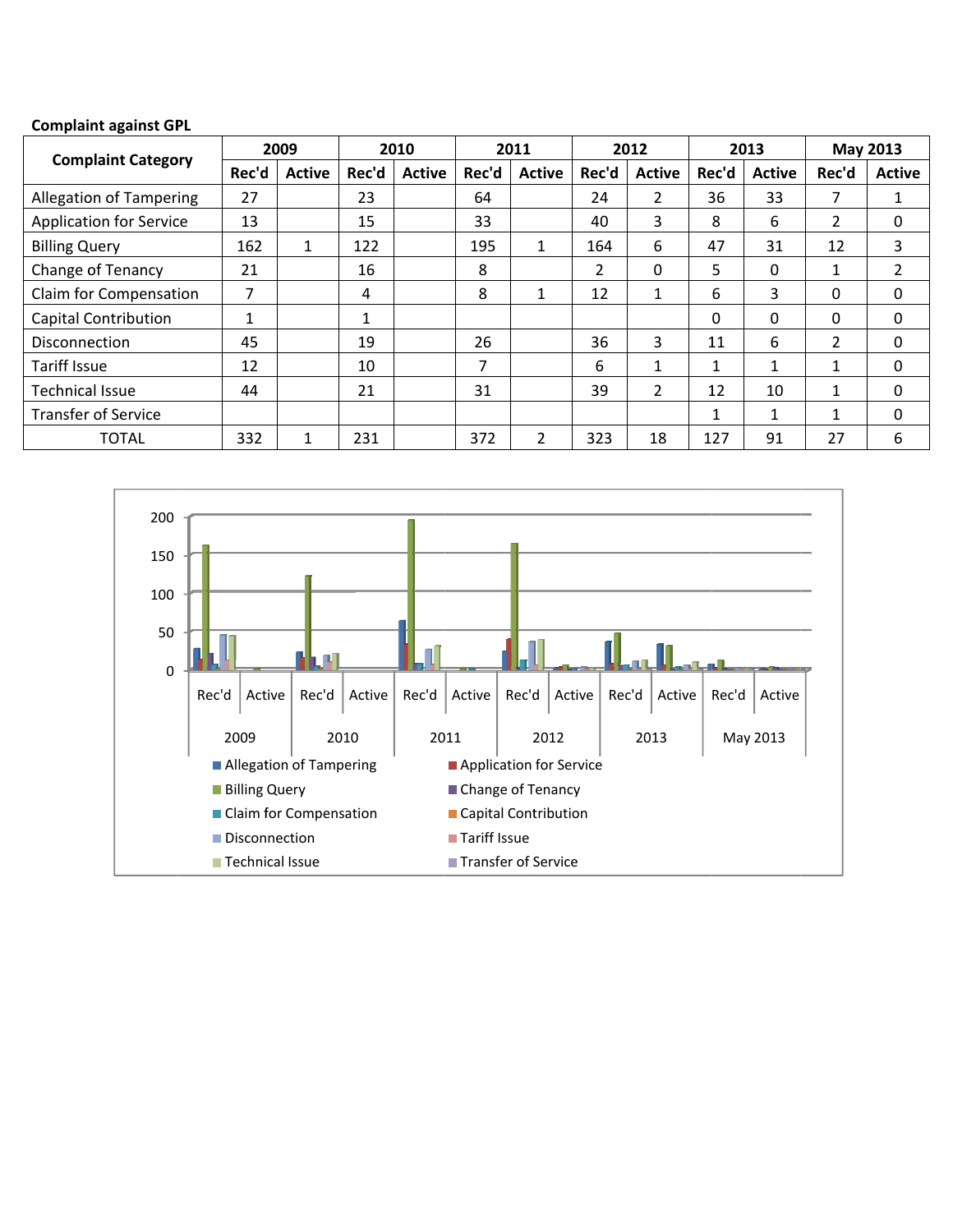## **Complaint against GWI**

|                                |       | 2009          |         | 2010          |       | 2011          |                | 2012          |          | 2013          | Rec'd<br>0<br>0<br>0<br>0<br>0<br>0<br>3 | May 2013      |
|--------------------------------|-------|---------------|---------|---------------|-------|---------------|----------------|---------------|----------|---------------|------------------------------------------|---------------|
| <b>Complaint Category</b>      | Rec'd | <b>Active</b> | Rec'd   | <b>Active</b> | Rec'd | <b>Active</b> | Rec'd          | <b>Active</b> | Rec'd    | <b>Active</b> |                                          | <b>Active</b> |
| <b>Application for Service</b> | 3     |               | 4<br>Ŧ. |               | 7     |               | 7              |               | 3        |               |                                          | 0             |
| <b>Billing Query</b>           | 130   |               | 48      |               | 48    |               | 43             |               | 12       | 8             |                                          |               |
| Change of Tenancy              |       |               | Ŧ.      |               |       |               |                |               | 0        | 0             |                                          | 0             |
| Compensation                   |       |               | 1<br>Ŧ. |               |       |               | $\overline{2}$ |               | 0        | 0             |                                          | 0             |
| <b>Disconnection</b>           | 16    |               | 13      |               | 16    |               | 19             |               | 5        | 5             |                                          | 0             |
| <b>Tariff Issue</b>            | 10    |               | 2       |               | 1     |               | $\mathbf{1}$   |               | 0        | 0             |                                          | 0             |
| <b>Technical Issue</b>         | 25    |               | 26      |               | 11    |               | 13             |               | 6        | 2             |                                          |               |
| <b>Tampering</b>               |       |               |         |               |       |               | 1              |               | 0        | 0             |                                          | 0             |
| Misc                           | 8     |               | 3       |               |       |               |                |               | $\Omega$ | 0             |                                          | 0             |
| <b>TOTAL</b>                   | 192   |               | 95      |               | 84    |               | 86             |               | 26       | 16            |                                          |               |

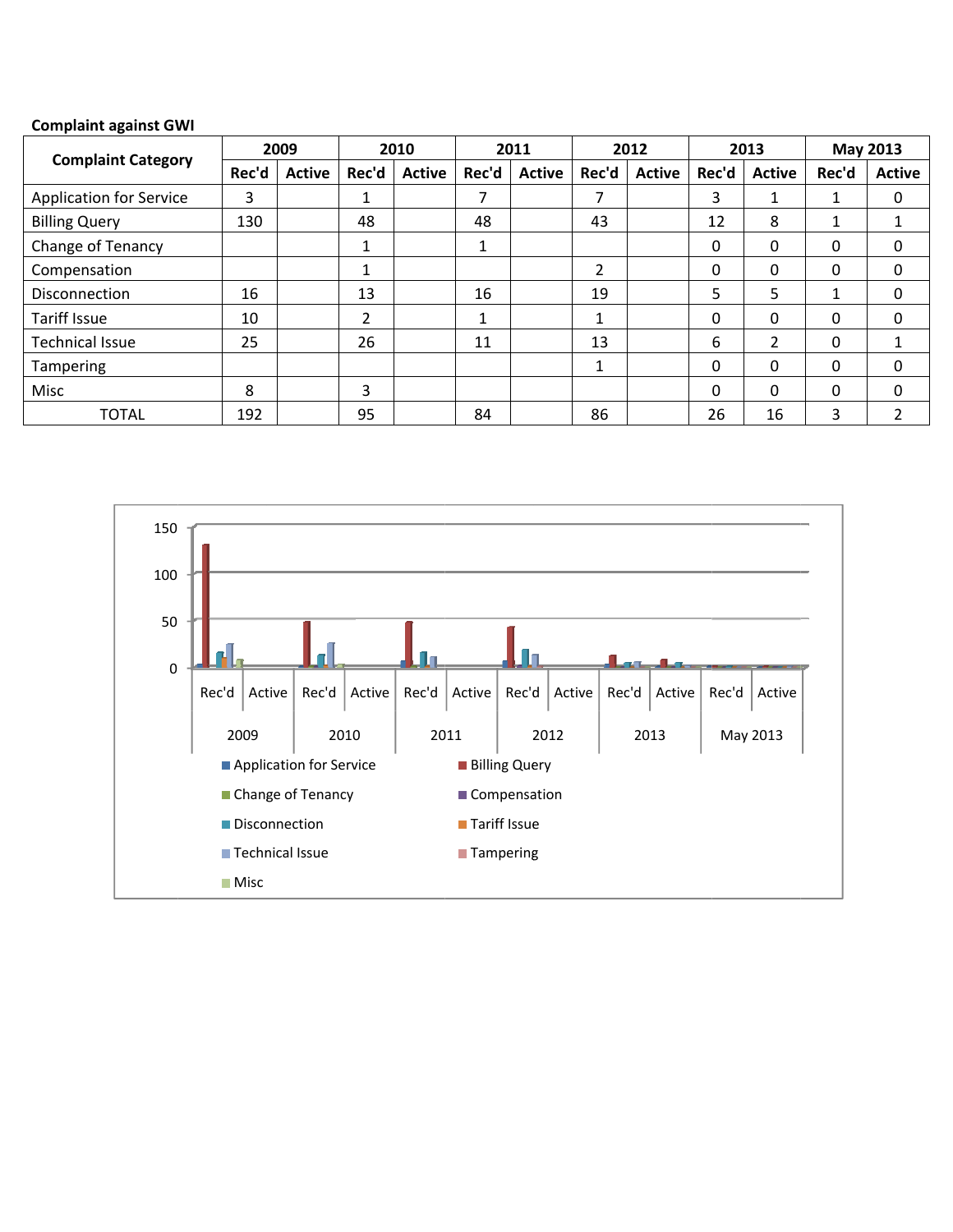## **Complaint against GTT**

|                                |       | 2009          |         | 2010          |       | 2011          |       | 2012          |       | 2013          | Rec'd<br>0<br>0<br>0<br>6<br>0<br>0 | May 2013      |
|--------------------------------|-------|---------------|---------|---------------|-------|---------------|-------|---------------|-------|---------------|-------------------------------------|---------------|
| <b>Complaint Category</b>      | Rec'd | <b>Active</b> | Rec'd   | <b>Active</b> | Rec'd | <b>Active</b> | Rec'd | <b>Active</b> | Rec'd | <b>Active</b> |                                     | <b>Active</b> |
| <b>Application for Service</b> | 15    |               | 9       |               | 6     |               | 8     |               |       |               |                                     | 0             |
| <b>Billing Query</b>           | 9     |               | 4       |               | 2     |               | 10    |               | 8     | 3             |                                     | 0             |
| <b>Disconnection</b>           | 3     |               | 1       |               | 2     |               |       |               | 0     | 0             |                                     | 0             |
| Tariff Issue                   |       |               |         |               |       |               |       |               | 0     | 0             |                                     | 0             |
| <b>Technical Issue</b>         | 35    |               | 28      |               | 33    |               | 87    | Ŧ.            | 33    | 15            |                                     | 3             |
| <b>Transfer of Service</b>     | 4     |               | 1<br>ш. |               | 3     |               | 7     |               |       |               |                                     | 0             |
| Compensation                   |       |               |         |               |       |               |       |               | 0     | 0             |                                     | 0             |
| Misc                           | 8     |               | 4       |               |       |               |       |               | 0     | 0             |                                     | 0             |
| <b>TOTAL</b>                   | 74    |               | 47      |               | 47    |               | 112   |               | 43    | 20            |                                     |               |

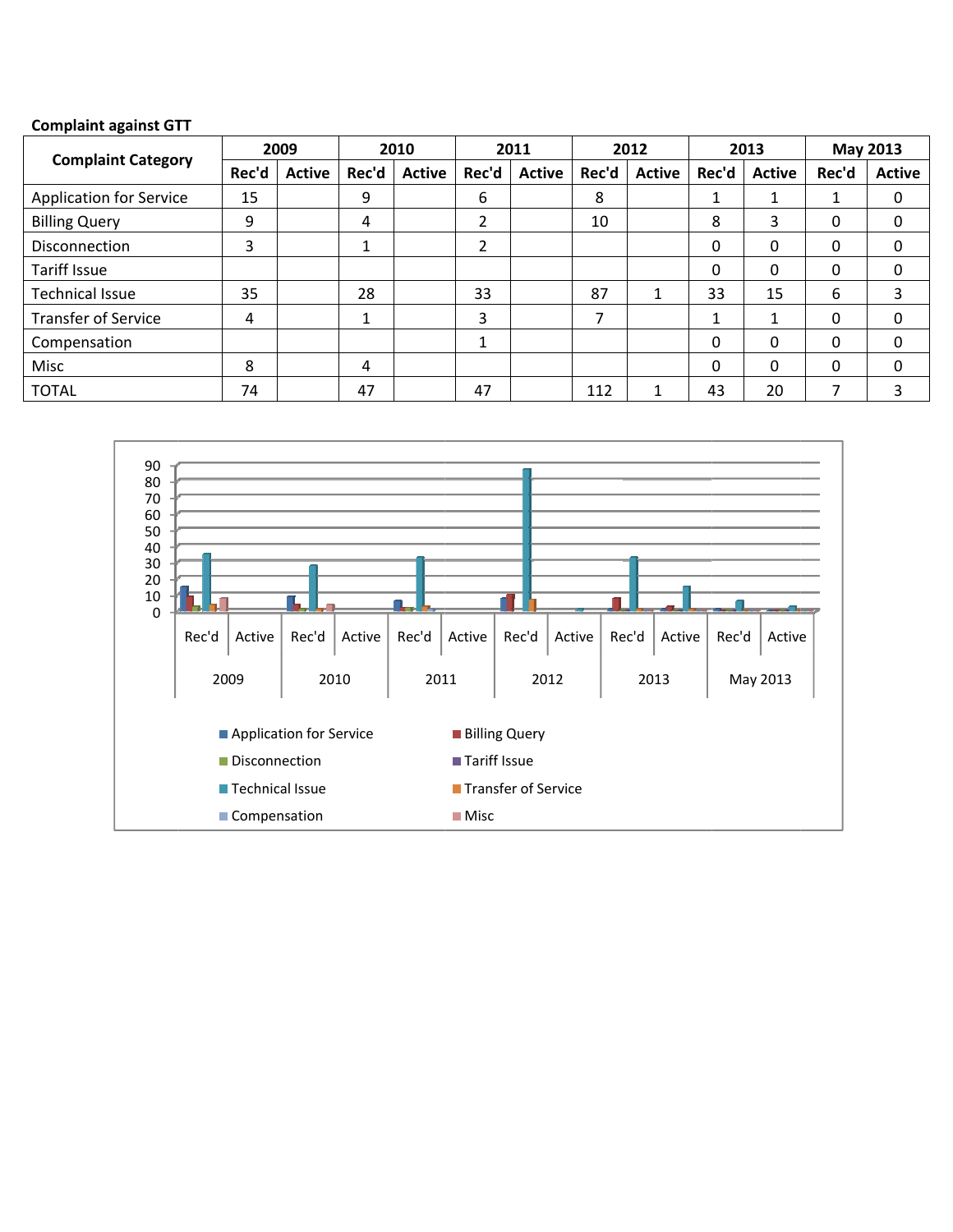| <b>Complaint against Digicel</b> |  |
|----------------------------------|--|
|                                  |  |

| <b>Complaint Category</b> | 2009  |               | 2010  |        | 2011 |                | 2012  |                         | 2013 |  | May 2013 |               |
|---------------------------|-------|---------------|-------|--------|------|----------------|-------|-------------------------|------|--|----------|---------------|
|                           | Rec'd | <b>Active</b> | Rec'd | Active |      | Rec'd   Active | Rec'd | Active   Rec'd   Active |      |  | Rec'd    | <b>Active</b> |
| <b>Billing Query</b>      |       |               |       |        |      |                |       |                         |      |  |          |               |
| <b>Technical Issue</b>    |       |               |       |        |      |                |       |                         |      |  |          |               |
| Misc                      |       |               |       |        |      |                |       |                         |      |  |          |               |
| <b>TOTAL</b>              |       |               |       |        |      |                |       |                         |      |  |          |               |